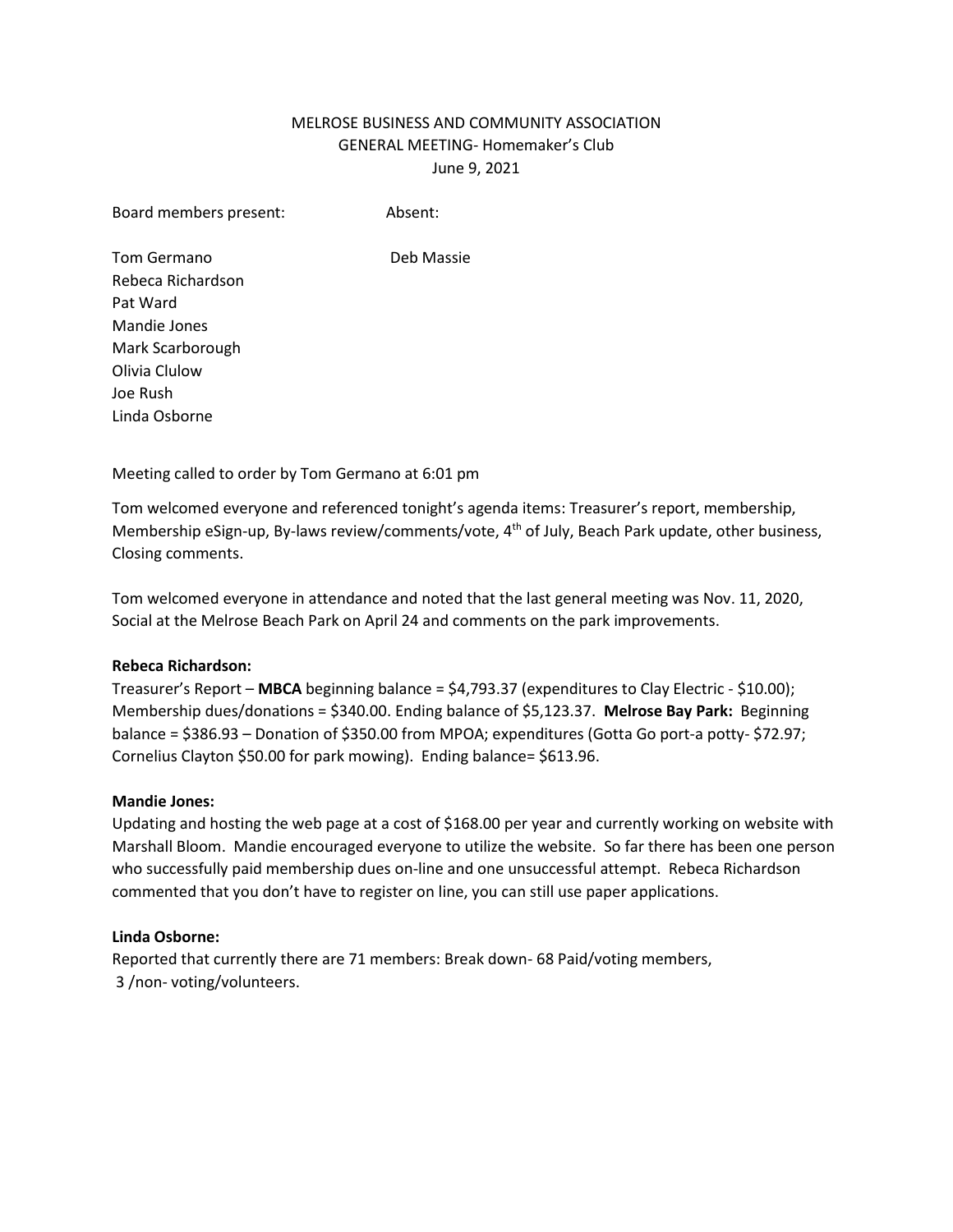### **Pat Ward:**

Up date on By-laws: History- several years since the By-laws were updated/revised and needed to be Updated. The original By-laws were difficult to read and there was a need to put the community back into the By-laws. The new revisions are less directive and gives more latitude to the board and members. Several changes suggested were: 1) delete proxy voting, 2) add email voting, and 3) added several, Standing committees: Membership, Beach Park, Christmas and Finance; 4)Finance changes: All expenditures over \$250.00, with exception of the routine expenses (port-a-potty, park electric bill, mowing service) will require a vote by the members before funds are distributed: See Article XII, Section Three for the exact wording; 5) Coincide meeting dates in order to eliminate multiple meetings; 6) Other suggested changes to Article IX-Section II – added board members and officers who fail to attend three (3) consecutive meetings, the office shall be deemed vacant. 7) Also add "good conduct" section.

### **Comments from members:**

- 1. Nicole Goff plus others voiced concern that they been member for 6 months plus, and have never received emails or notifications.
- 2. David Jones Nothing in the By-laws to accommodate businesses there should be guidance from business community
- 3. Richard Segall Nothing on relationship with the 3 counties county commissioners, specifically Bradford, Putnam, Clay; Annual budget developed; timely notification of meeting dates/time/place. Tom stated it would be a good idea to touch base and perhaps invite commissioners to a meeting.
- 4. Dr. Mark Scarborough Stated that he works full time and questioned the use of alternative means of communication: ZOOM, conference call, etc. -this would facilitate others who do not live in the area or cannot attend in person. Tom stated future meetings will include a dial in option, but members should do their best to attend in person. Question: Who votes on the dismissal of officers/board of directors-suggested that pulling language from Board of Directors – changing the "office SHALL be deemed vacant" to "the office MAY be deemed vacant.

### **Tom Germano:**

Commented that the board was elected to conduct the day- to-day business of the association. Stressed that more emphasis on membership/community voice. And should a deadline be set for comments from the membership and that the By-laws would be emailed for everyone to view, hopefully also utilizing the MBCA website, Facebook. **Motion from the floor**: Kate Gallagher made a motion that the time frame for submitting suggestions/comments be extended two (2) weeks, second by Rissi Cherie. Motion carries. Pat stated that the items discussed tonight will not be included in the By-laws to be sent to members. Comments emailed to Pat Ward or board members will go before the committee and then the final version submitted to membership. By-laws committee introduced: Pat Ward, Tom Germano, Karen Goff, and Linda Osborne.

## **4 th of July- Boat parade on Lake Santa Fe:**

Parade starts in front of the Melrose Bay outside the "wake sign" @ 11:00 am, the parade route will Circumnavigate the Big Lake and then around the Little Lake. Decorate boats in red, white and blue.